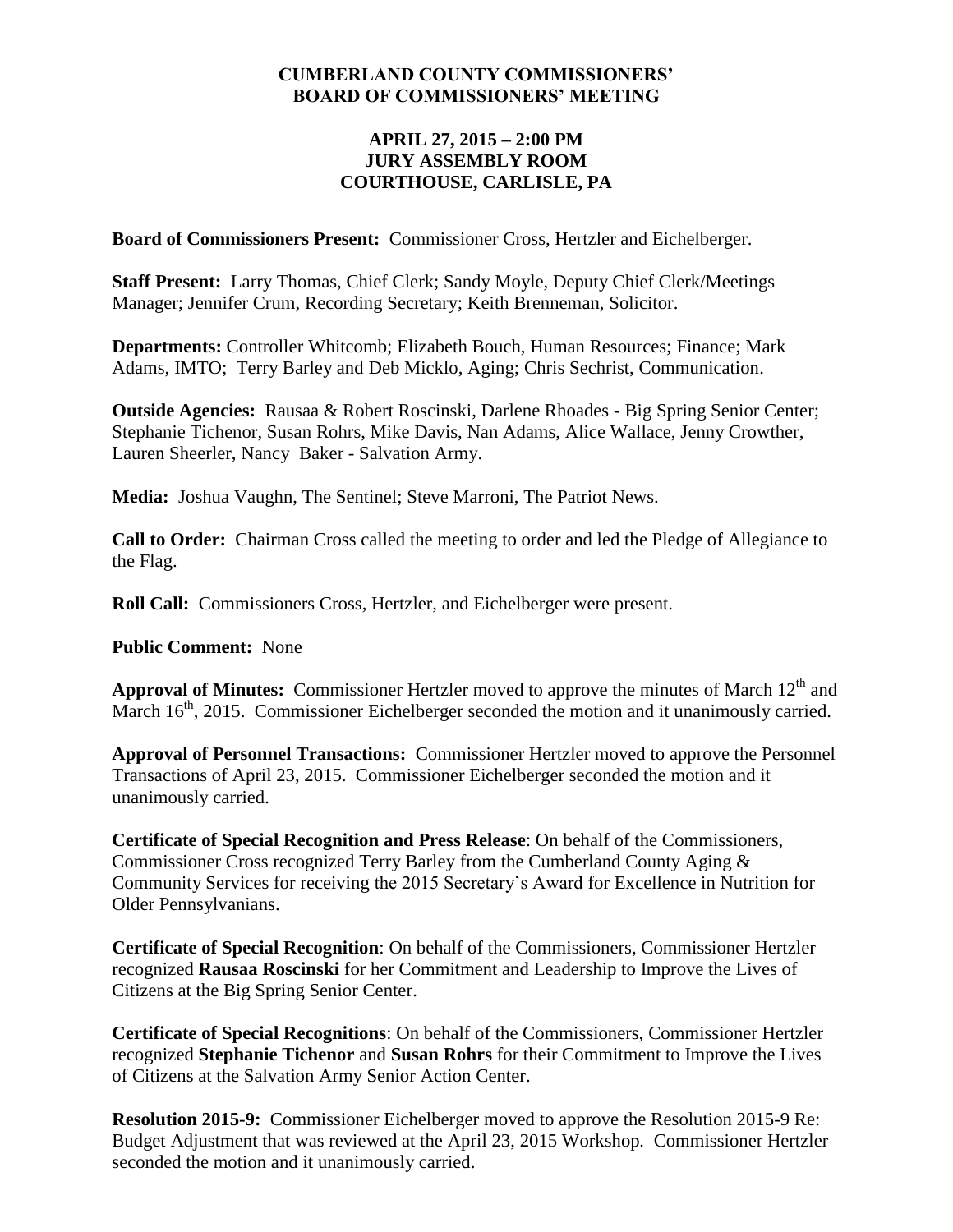**AFSCME – CNRC Agreement:** Commissioner Hertzler moved to approve the AFSCME Agreement Re: Nursing Home Wages that was reviewed at the April 23, 2015 Workshop. Commissioner Eichelberger seconded the motion and it unanimously carried.

**Contracts/Grants** — Commissioner Hertzler moved to approve the following Contracts and Grants that were reviewed at the April 23, 2015 Workshop. Commissioner Eichelberger seconded the motion and it unanimously carried.

- a. **Assessment**
	- Government Software Services, Inc.
- b. **Children & Youth Services Agreements** 
	- VisionQuest National, LTD
- c. **Claremont Nursing and Rehab Center Grant Application, Agreements & Capital Project Request**
	- Submission of Grant Application to Department of Human Services (Long) Term Living)
	- Lamar Digital Billboards
	- House Calls RX LLC
	- Discussion of Capital Project Request DME Wheelchair
- d. **ERP Department Agreement**
	- $\bullet$  Infor (US) Inc. Addendum
- e. **IMTO Agreements** 
	- Communite ch Services, Inc.
	- Microsoft Software Asset Management Consent Letter
- f. **Planning Agreements** 
	- Construction Project Permit from National Park Service Bernheisel Bridge
- g. **Public Safety Grant &Agreements**
	- Submission of Radiation Emergency Response Fund Grant Application to PA Emergency Management Agency (PEMA)
	- Cain Automotive

**Capital Project Request – DRO Security Camera:** Commissioner Eichelberger moved to approve the Capital Project Request for a Security Camera Upgrade for Domestic Relations Office that was reviewed at the April 23, 2015 Workshop. Commissioner Hertzler seconded the motion and it unanimously carried.

**Absence without Leave Policy:** Commissioner Eichelberger moved to approve Incorporating the Human Resources Absence Without Leave Policy as Part of the Employee Handbook. Commissioner Hertzler seconded the motion and it unanimously carried.

**Appointment – Commission for Women:** Chairman Cross moved to approve Appointing **Catalina Araiza** to the Cumberland County Commission for Women to fill a term commencing April 27, 2015 and expiring December 31, 2017. Commissioner Eichelberger seconded the motion and it unanimously carried.

**Appointment – Aging & Community Services:** Commissioner Hertzler moved to approve appointing **Betty Magaro** to the Cumberland County Aging & Community Services Advisory Board to fill a vacated seat her term will expire December 31, 2015. Chairman Cross seconded the motion and it unanimously carried.